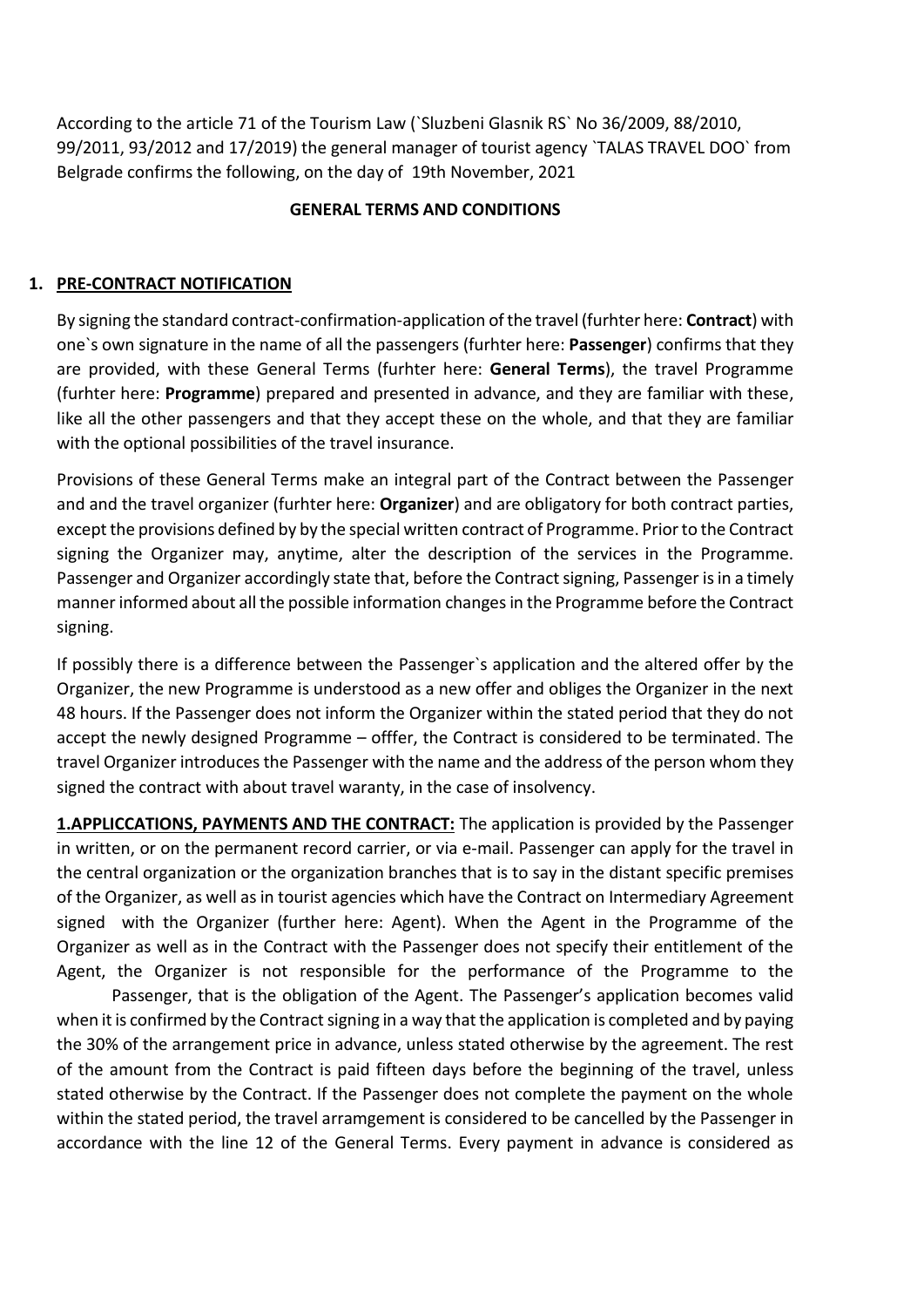payment for all the Passengers not only for one Passenger from the Contract. The Contract Signatory is responsible for the settlement of the debts of all their co-passengers.

By signing this Contract, the Programme (anounced in forward or altered after) becomes its integral part. The Programme can be changed if the Contract parties confirm differently or if the changes happen due to the higher force. If it comes to the cancellation or alternation of the Contract the cancellation regulations and alternations are valid for all the Passengers listedin the Contract.

For paymenttimeliness the date of paying on the Organizer or the Agent`s account is valid. In the case of untimely full payment, paying in advance or paying the rest of the amount of the arrangement, the travel Organizer may cancel the Contract and ask for the refund compensation in accordance with the line 12 of these General Terms.

# **3.RESPONSIBILITY AND RIGHTS OF THE ORGANIZER:**

- To put into the Contract, apart from the services of the Programme, the specific demands of the Passenger which exclusively the Organizer complied with,

- To pay the proportional real difference between the price in the Contract and the travel price decreased proportionally because of the non execution or incomlete execution of the Contract (futrher here: Decreased price) in relation with the timely valid written reclamation – complaint of the Passenger in complience with the law and these General Terms unless the mistakes in the Contract execution happend: by the Passenger`s fault or they are assigned to the third party who was not the direct provider of the service by the Contract in the realisation of the Programme, by impact of the higher force or unpredictable events which the Organizer cannot affect on and whose consequences are inevitable despite the paying all of the attention or some other events which the Organizer could not predict and overcome,

- To take care of the rights and interests of the Passenger in accordance with all good buisness practise in this field,

- Prior to the journey,to provide the name, address and telephone number of the local representative, or local partner agencyand, especially and according to the need, the address and telephone number of the Organizer for the help needed to the Passenger,

- Is not responsible for the services provided to the Passenger by some other parties apart from the Programme,

- All spoken and any other kinds of information which are different form the ones included in the Programme, Contract or Special Contract and these General Terms do not oblige the Organizer and cannot be the basis for making complaints or reclamations of the passengers.

# **4.RESPONSIBILITY AND RIGHTS OF THE PASSENGERS:**

- To acquaint themselves in detail, as well as all parties from the Contract, with the Programme and General Terms, to point out the special demands which are not incorporated in the Programme,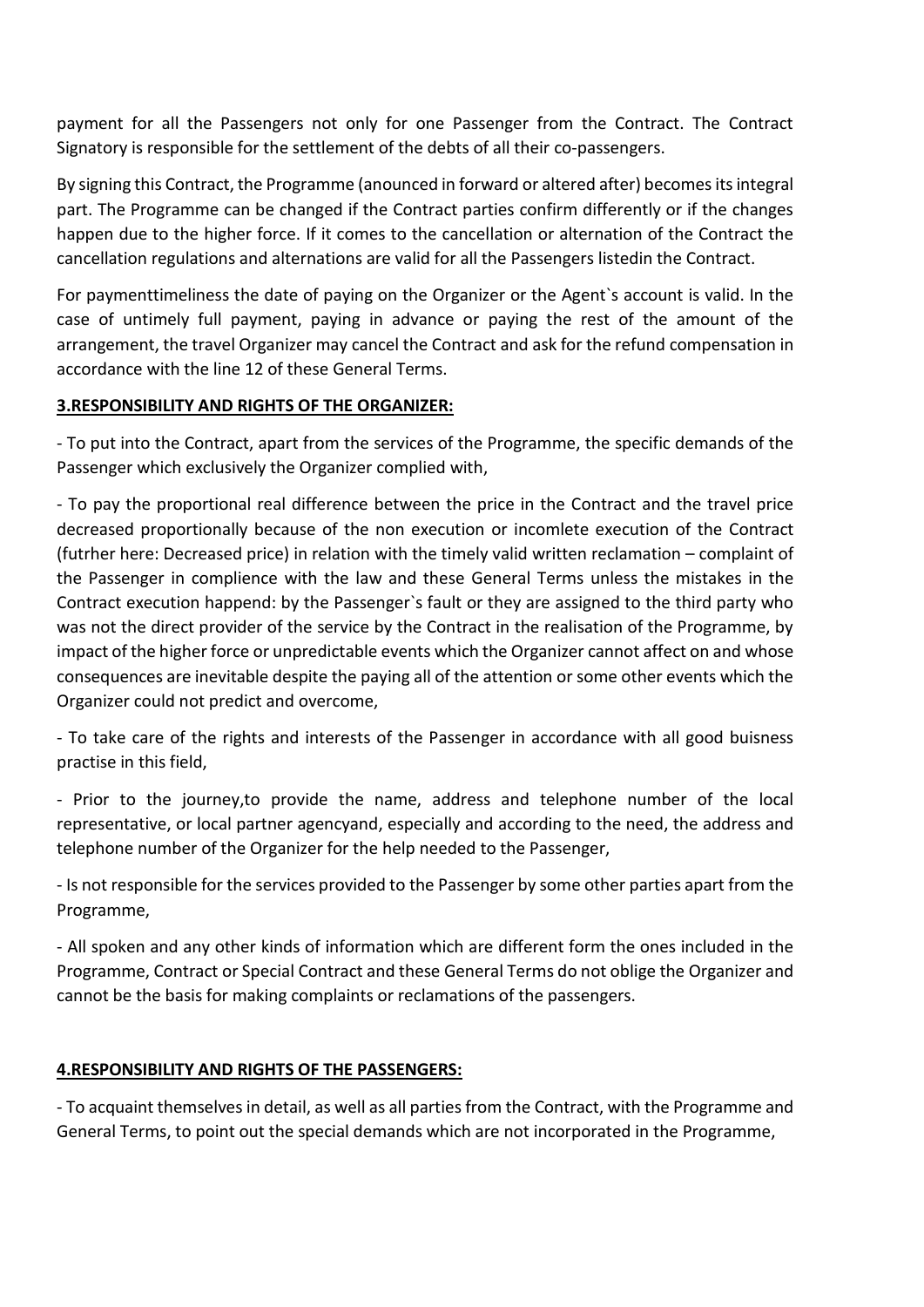- To ensure themselves the optional policies of travel insurance because those are not provided and not the responsibility of the Organizer,

- To pay the stated price under the conditions, terms and in a manner confirmed in the Contract,

- To provide the Organizer with the accurate, complete information and documentation needed for the organizing of the travel and guarantee that they, their documantation, lugagge etc. fulfill the specific regulations of this, transit and destination country (border, customs, sanitary, monitary and other regulations),

- To compensate for the damage which is done to the direct service prviders or third parties by breaking legal and other regulations and these General Terms,

- To timely name the other party to travel instead of them, to compensate to the Organizer for all the real expenses caused by the substituting and to solidary take responsibility for the upaid part of the pricestated in the contract,

- To urgently, on the very spot state a justified complaint according to the rule in written form to the organizer or the parties listed in the travel documantation,

- To get informed prior to the contract signing and via the Ministry of External Affaires site of the Republic of Serbia [www.msp.gov.rs](http://www.msp.gov.rs/) and in other ways about the countries of so called high or medium risks,

- To get informed by the Organizer about the accurate time and pace of the departure most late 24 hours before but not earlier that 48 hours,

- To get informed by the licenced agents of the Organizer about the accurate time and place of the departure and the return form the journey most late 24 hours before but not earlier that 48 hours,

- To respect the time of the departure and return, in the case of being late the passenger will be considered to have given up the travel,

- To respect the time of the leaving to sightseeing tours, in case of being late the Passenger will be considered to have given up and there is no possibility of the refund.

**5.THE PRICES AND THE CONTENT OF THE SERVICES:** The prices are given in a foreign currency and the payment calculation is executed in RSD (dinars) in complience with the selling exchange rates of the Organizer's buisness bank on the day of the payment, that is to say in complience with the rates stated in the Programme or unless stated otherwise. The prices are formed according to the buisness policy of the Organizer and cannot be the subject od the Passenger`s compaints.

The price from the Contract includes, in advance prepared and announced combination of at least two or more following services of the average quality, usual for the given destination and the objects: acomodation, catering in the restaurant, transportation, journey preparation and organization which the stated unique price the Passenger pays is for (further here: **Standard Service**)**.**

The price from the Contract does not include, if something else is not particularly agreed (further here: Special Contract), expenses: airport and marine taxes, local tourist guide, the representative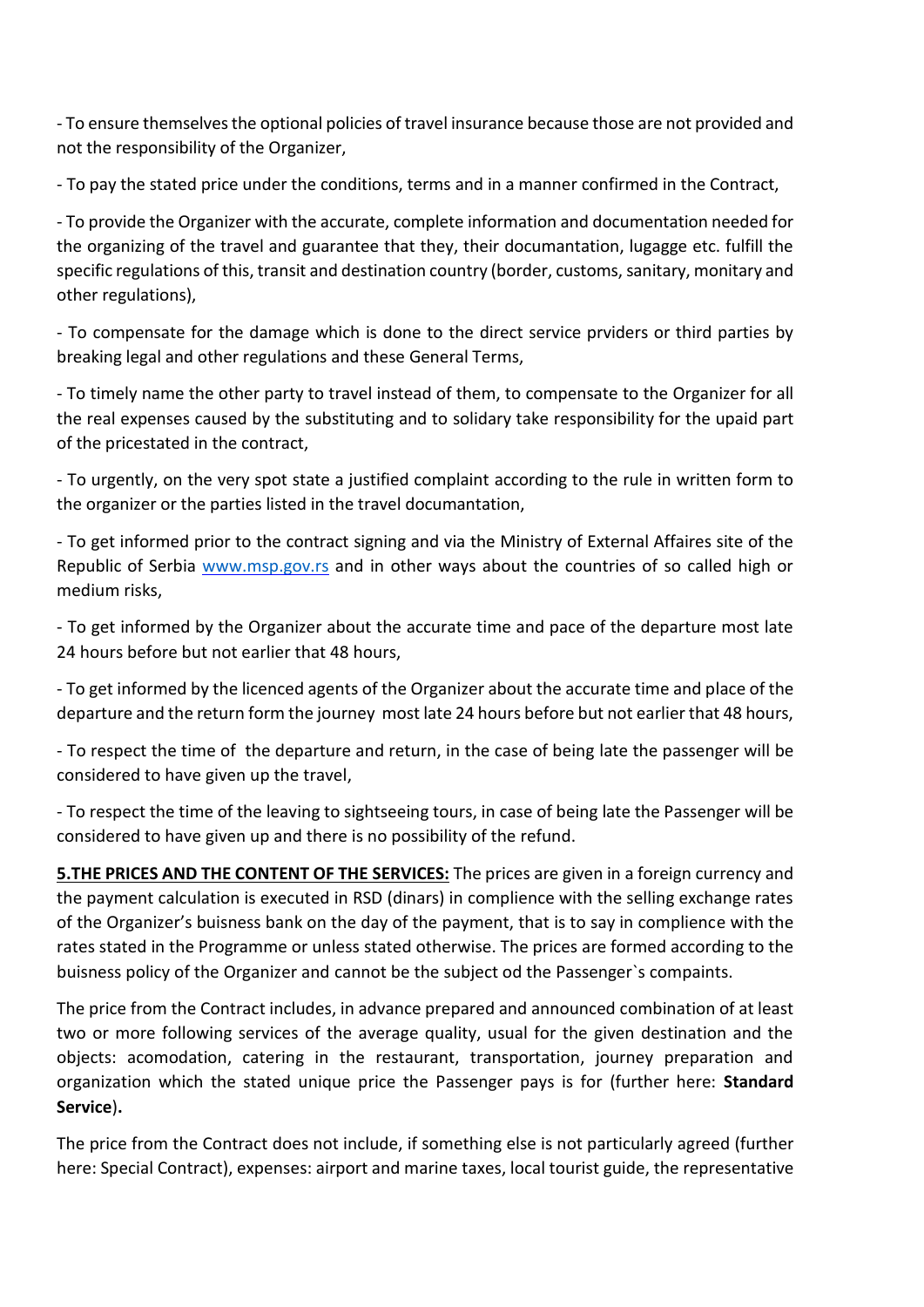of the Organizer, tourist animator, facultative programmes, using of the sunbeds and sunshades, providing the visas, enter fees to the objects and manifestations, passenger and luggage insurance, room service, room bar service, air conditioning, recreational, medical, phone and other services, special seat reservation in the public transport, single room accommodation expenses, special characteristics room (the view, floor, the space, balcony etc.), additional meals and others (further here: **Special Services**). The Agent is not authorized to arrange special services in the name of the Organizer which are not planned in the Programme. The conditions which refer to obtaining the discount for children as wll as for the other conviniences which are specially given in the Programme are regulated by the direct providers of the service and these should be understood restrictevely (e.g. for children 0-2 years old it is relevant the calendar period when the child is two years old in relation with the day of the journey beginning, not the date of the Contract signing). In the case of falsely stated age of the passenger the organizer has the right to charge the difference to the correct arrangement price with the extra paying of 3,000.00 RSD for the manipulative expenses.

The price does not include and the Organizer cannot be responsible to the Passenger for facultative and afterwards performed services which are done and charged by the foreign agent partner, that is to say, the direct provider of the service, and have not been planned by the Programme or Special Contract, as well as for the participation of the Passenger in sports and other activities.

Facultative programme represents non obligatory part of the travel programme and depends on the number of passengers applied. The price mostly includes the reservation expenses, transportations, guide, tickets and organizing expenses... The dates of facultative programmes are changeable and depend on the localty free time, number of passengers applied and real circumstances.

**6.THE CHANGE IN PRICE AND THE PASSENGER'S RIGHT TO CANCEL:** The Organizer can demand the increase of the stated price most late 8 days prior to travel beginning if after the Contract signing there has come to the change in the exchange rates of the currency when the price is expressed in RSD or to the exchange in tariffs of the transportation and in other law abiding situations, and due to the disorder on the monetary market as well.

For the increase of 10% of the stated price the consent of the Passenger is not needed and this is not the basis for the Contract terminating.

If the increase of total stated price is above 10% the Passenger has the right to demand to change for the similar Programme, without the extra payment, from the Organizer's offer or can terminate the Contract without being reponsible for the refund of the damage to the Organizer if the Passenger informs the Organizer about it within most late 48 hours from the delivery of the written information about the price increase. If within the specified period, the Passenger does not inform the Organizer in written thet they cancel the Contract it is understood that they agree on the new price and which can be also considered through the payment execution as well.

Afterwards price decrease in the Programme cannot refer to already signed Contracts and cannot be the basis of any complaint towards the Organizer.

## **7.CATEGORIZATION ANDDESCRIPTION OF THE SERVICE:**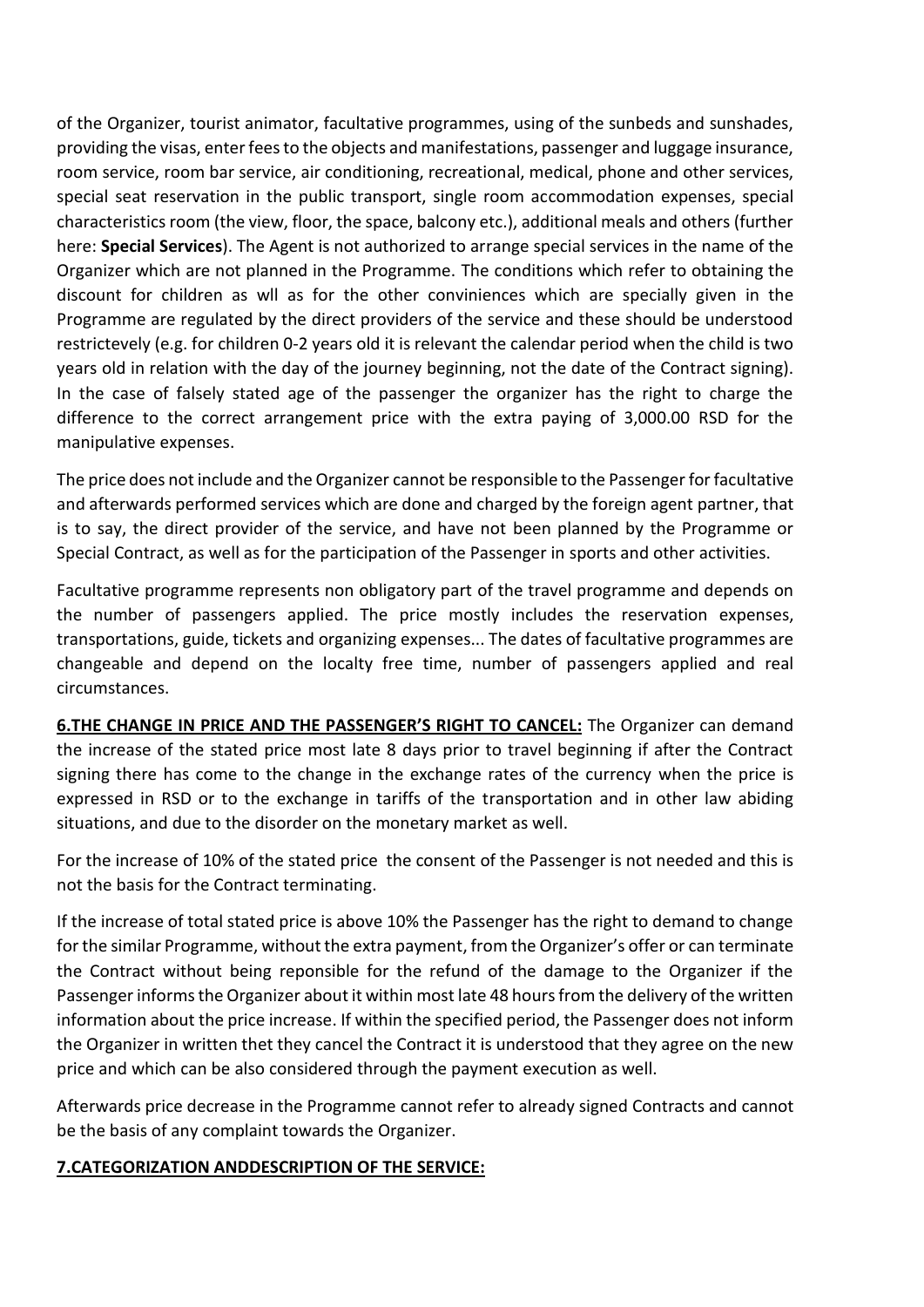All the services listed in the Programme imply the standard sevrice of the average quality, usual and specific for the certain destination, places and objects. In the case that the passenger wants some other services out of the Programme, the Special Contract must be signed on that occassion.

The Organizer is not responsible for the service desription in the catalogues – publications or on the web sites of the Agents and direct service providers (e.g. the hotels, transportation agencies and other parties). The Organizers web-site is informative. There is a possibility of some other information different from the current, though the site is regularly updated. All the information should be checked directly in the agency.

The Organizer is responsible only for the service description included in their own Programmes, considering that the obvious printing and accounting errors can give the right to the Organizer to challenge the Contract.

Accommodation objects and units, transportation needs and the other services are described according to the official categorization of the domicile country during the period of the Programme publication and are different and not comparable considering destinations, even not within the same destination. Food catering the restaurants, the comfort and the service quality most of all depend on the arrangement price, chosen destination and the categorization defined by localnational regulationsand are out of the control and the influence of the Organizer.

The date of the beginning of the journey and its return settled by the Programme does not include the whole-day stay of the passengers in the accommodation object or the destination. The time of the departure or return of the passengers and their entering or leaving the object is conditioned by the procedures on the border crossings, condidtions on the roads, authorities'-in-charge permissions, and technichal and weather conditions or by higher force which can affect the departure time of the plane or some other transportation means which the Organizer can affect on. Because of this the Organizer is not responsible for this situations. The first and the last day from the Programme are planned for the travelling and do not include the stay in the hotel or the destination – but only mark a callendar date of the beginnig of the journey, so the Organizer is not responsible for the evening, night or early morning flight, entering the room in the late night hours, leaving the hotel in the early morning hours and so on. The days and the Programme are counted by the callendar .

For airplane arrangements the settled time of the journey beginning is the gathering of the passengers at the airport which is at least two hours prior to the firstly announced departure time by the air company. In the case of postponing of the mentioned departure time on the plane the Organizer does not take any responsibility but the national and international regulations from the field of air traffic are exercised. According to the rule, the departure - return, taking off – landing hour of the airplane for the charter flights is in the late evening or early morning hours and if for e.g. the stated starting of the last meal in the shape of so called "cold meal" is provided out of or in the accommodation objects, it is considered that the Contract is executed on the whole.

The service of the tourist guide, companion, local guide, animator or local representative does not consider their whole day service and continuous presence but only the contact and the help needed for the Passenger in the hours settled in advance of the periodical on-call duty announced on the notice board or on some other suitable way. The instructions of the authorized Organizers'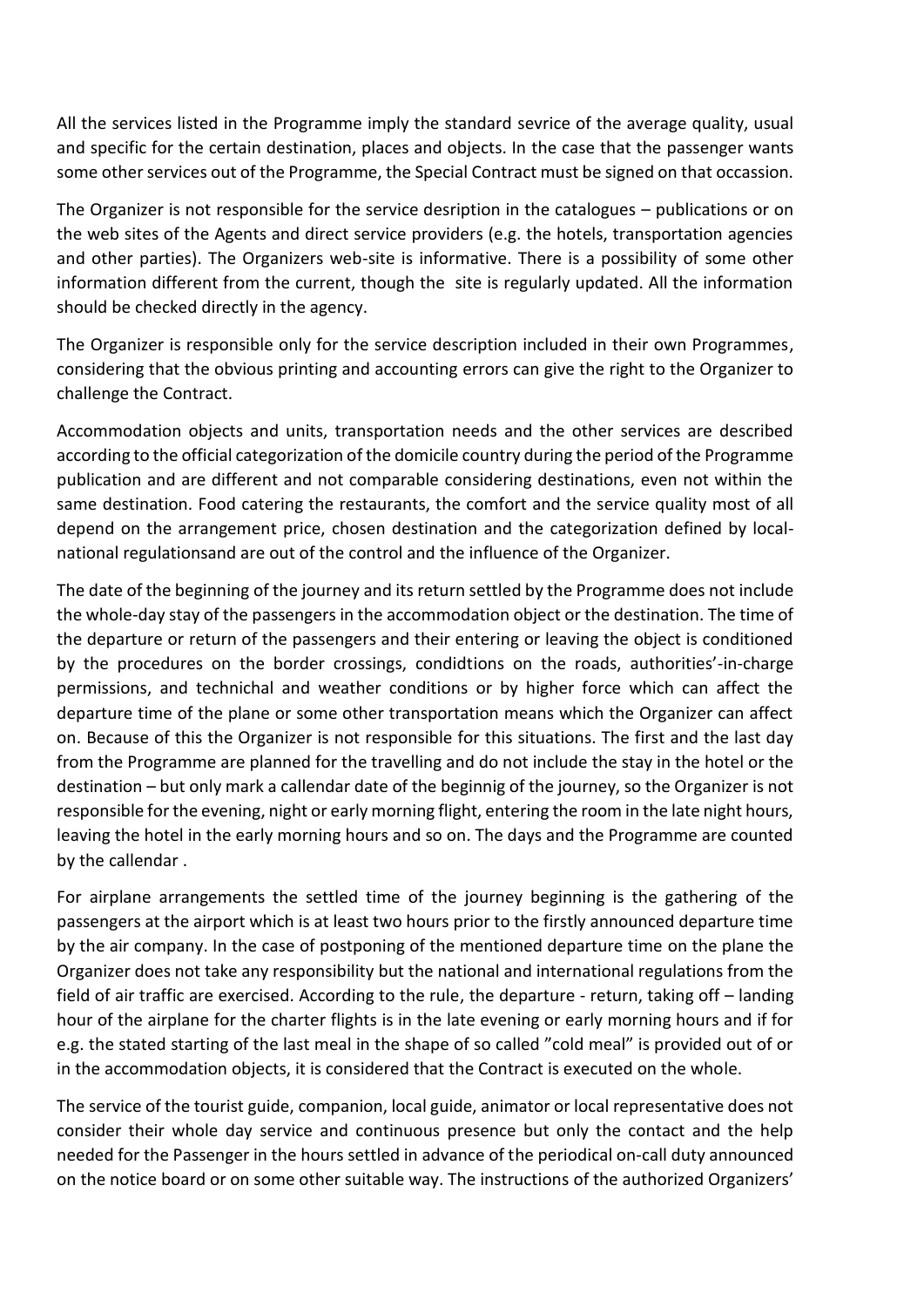agent (especially in relation to the departure time, transportation, accommodation, legal and other regulation etc.) oblige the passenger, and not respecting these instructions represents the violation of the Contract and all other possible consequences and damages are totally at the expense of the Passenger in that situation.

The alternation or deviation from the certan services which are not caused by the will of the Organizer are allowed unless they negatively affect the arranged travelling concept on the whole. If, out of the stated reasons, the flight or the transportation is to be transffered to the other airport or location, the Organizer takes all the expenses of the alternative transportation minimum at the price of the transportation ticket of the second class.

If the third party comes to the place of the party that booked the specific tourist service the Organizer has the right to get the compensation for those alternation expenses needed. The Passenger and the party that takes their place solidarily are responsible for the payment of the price stated and the Passenger substituting expenses. The Organizer will not accept the substituting of the passengers if the change is not in a timely manner, if there are special demmands regarding the travel or it is not in complience with the legal or other law regulation.

#### **8.ACCOMMODATION, CATERING IN THE RESTAURANT AND TRANSPORTATION:**

8.1. Accommodation: Unless stated otherwise in the Contract:

- The Passenger will be accommodated in any officially registered accommodation unit in the accommodation object described in the Programme, not considering the specifities of the passenger, location and the locality of the object, the floor, vicinity of the noise, parking and other characteristics,

-The accommodation of the passengers into the object is most early after 16:00 h on the day of the beginning of the usage of the service, and leaving it is most late untill 09:00 h on the day of the ending ofthe service using. The Passenger does not have the right for the refund due to the leaving prior to the stated date or temporary leaving by their own will or guilt, neither for the hotel service price nor the transportation price,

- Three-bed or four-bed accommodation units (rooms, studios, appartments and other) in complience with the categorization and the regulations of the domicile country are most usually standard two bed rooms with one, or two side beds which are usually wooden or metal collapsable constructions and which can deteriorate, in a significant manner, the quality of the accommodation,

- Functioning of air conditioning in the accommodation objects is different throughout the destinations and objects and does not consider permanent 24-hour service,

- The Organizer does not take any responsibility for the losing or the stealing of any valuable possessions, precious possesssions and other passengers' possesssions, nor for the damage on this topic,

- The Organizer is not responsible to the Passenger for the damage caused by Passenger`s not respecting the legal regulations, written rules and customs stated by the transportation agent, hotelier and other direct service providers,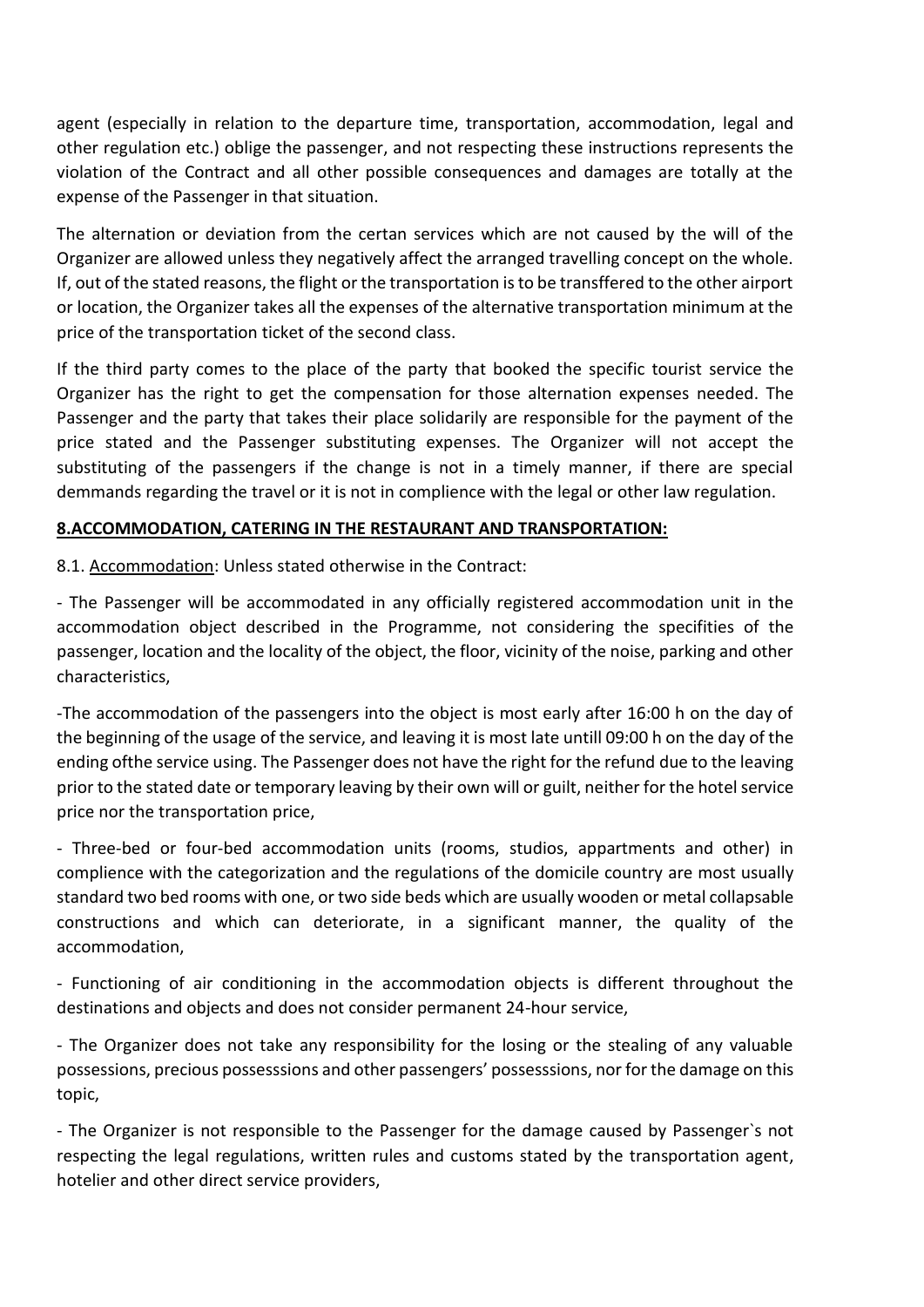- If two or more people booked toghether two bed or more-bed room or ship cabin etc. and there is no third person who substitutes one of them, the Organizer has the right to charge the full price of the accommodation unit,

- After the beginning of the tourist travel, and due to the unexpected and justified reasons the agreed accommodation can be, without the Passenger`s agreement, substituted for the other accommodation in the objects of the same or higher category in the accommodation place from the Contract at the expense of the Organizer, while the accommodation in the objects of lower category can be done with consent of the Passenger and the refund of the difference in price proportionally decreased due to the category of the accommodation object,

- The accommodation in the objects out of the agreed accommodation place can be done with consent of the Passenger,

- The Passenger takes the responsibility to get acquainted with and respect the codes of conduct in the facility and especially: depositing and saving of the money, valuable things, taking the food and drinks in the rooms, respecting the house rules and entering and leaving the rooms at specific time, the number of the persons in the room etc. because the Organizer is not reponsible for the damage done upon this subject.

8.2. Catering: Unless stated otherwise in the Contract:

- The diversity, quality of food and food service depends mostly on the price of the arrangement, the category of the facility, destination and local customs, regardless of the services on the basis of buffet or menu service. There is mostly international cuisine.

- The service of ALLINCLUSIVE or ALLINC.LIGHT and any other service represents the internal hotel rules and is not neccesarily identical not even within the same category on the same destination. The Organizer introduced the passenger with the content of ALL INCLUSIVE service in written.

- Breakfast, if not stated otherwise in the Programme, includes the continental breakfast.

- If the occupancy in the hotel is below 30% it is possible that, instead of the buffet service, the food service is provided by menu service.

In the case that the Passenger comes to a different agreement with the direct food provider, on the spot, the Organizer does not take any reponsibility for inadvecatly provided food service.

8.3. Transportation: Unless stated otherwise in the Contract:

- The transportation and transfers are done with standard tourist buses or other means which comply to the regulations and criterias valid in the country the transportation agent is registered in and are hired by the Organizer, and the regulations, principles and rules are exercised by the transport agent (e.g.the transportation service does not include the numerized seats, nor meals nor drinks included). The passenger is obliged to accept any seat offered in the transportation means.

-The organizer has the right to hire all the kinds of tourist buses for transportation which fulfill the conditions designed according to the regulations (mini bus, bus, double-deckers), as well as other means if the conditions allow it.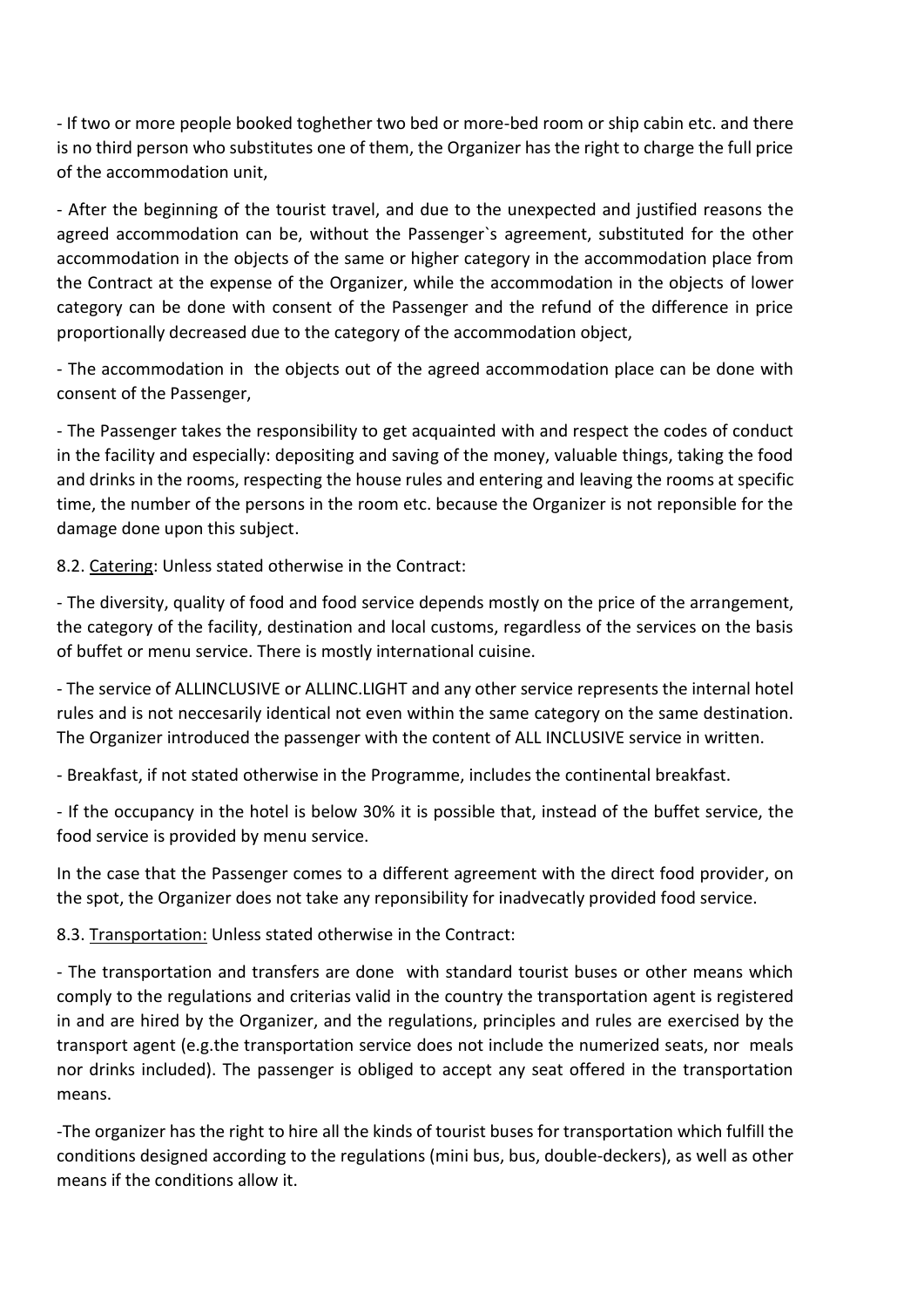-During the ride, the toilets in the buses are not available for use, if not otherwise allowed. The Passenger is obliged to compensate all the damage brought by their neglect in the transportation means on the spot.

During the stay in the transportation means smoking is forbidden.

- The Passenger is obliged to behave with manners suitable for the transportation means and to respect traffic regulations, if not the Organizer has the right not to approve the entrance to the transportation means or to send them away with the presence of police, and the further transportation in that case is not the Organizer`s responsibility. If, due to the sending away from the transportation means, the Passenger wants to terminate the travel, the scale of cancellation from line 12 of the General Terms will be executed.

- The route direction, breaks, places and the duration of these are defined by the guide/driver. The guide/driver has the right to, due to unpredictable or inevitable or security and similar circumstances, change the schedule, itinerary of the route or the schedule of visiting the sights.

-Incomplience of personal data given to the Organizer with the date in the Passenger`s passport (the passenger`s name and other) may have as a consequence the writing of a new boarding pass/plane ticket, with extraexpenses or even claiming the ticket invalid for which the Passenger takes all the consequences. The passenger is responsible for their boarding pass/ plane ticket from the moment it is given to them at the airport or at the agency. There is nopossibility of issuing a duplicate of the plane ticket neither the boarding pass. The passenger fully takes the consequences of its losing of the disappearance during the travel.

-Airplane or special transportation tickets are valid only for the dates and times marked on them.

-The transportation of the Passenger which is done by air, railway, sea, river or lake transportation means is directly the responsibility of these transportation agents defined according to the regulations and customs which regulate the transportation mentioned and are beyond the authority and influence of the Organizer.

-Airport transportation:

Airport transportation of the passengers is regulated by both international air traffic regulations and regulations of air companies hired by the travel organizer. All air travels on regular routes are to be done by economic class.

In the case of postponing the planned flight hour by the air company or the flight delay (on one or more regular or charter flights during the travelling), the Organizer does not take the responsibility for the consequences brought by flight hour change, but the valid air traffic regulations and laws are exercised.

Incomplience of personal data given to the Organizer of the travel with the data in the passenger`s passport (like giving short or incomplete names bythe passenger) has as a consequence issuing of a new air ticket (with the expenses on the passenger) or even claiming the air ticket invalid, before or during the journey. The passenger is responsible for their air ticket and the boarding pass when it is provided to them by the agency (in person by taking it to the agency, by e-mail, fax or from the guide at the airport or the agency officer in the office or the officer at the airport).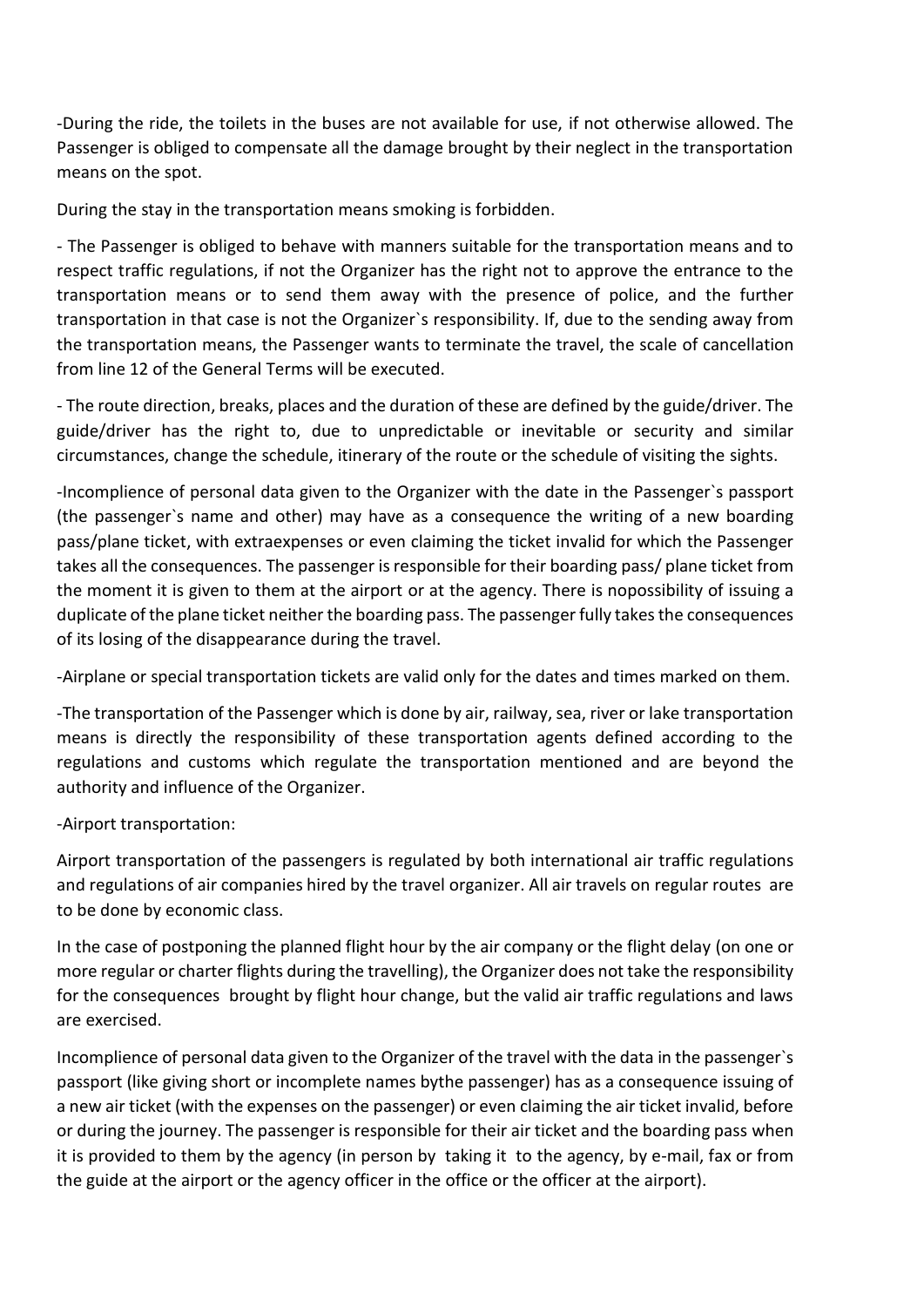The passenger entirely takes the consequences of losing it or missing it during the travelling.

#### **9. TRAVEL DOCUMENTATION, HEALTH AND LEGAL REGULATIONS:**

All the conditions given in the Programme refer only to the passengers with the Republic of Serbia passport. The Organizer does not take any responsibility and is not obligated to introduce the passengers from other countries with the conditions (visa, customs, health etc) which are valid for the destination or transit country but it is the responsibility of a foreign passenger to inform themselves with the consul in charge and that Passenger themselves provide all the necessary conditions and documentation in time and accurately. For travelling abroad the Passenger must have valid travel documentation. The passenger must have a valid travel document with the date of expiry at least 6 months more from the final day of the journey for travelling abroad and must provide the Organizer with the accurate and complete data needed and documentation for the visa if the Organizer is providing one. Neither the officer from the Organizer`s agency nor the agent is permitted to prove the validity of the travel and other documents. The Organizer does not provide but is just the agent in the process of applying. When the Organizer mediates in the process of applying the documentsthey do not guarantee for obtaining the visa, nor obtaining the visa within the certain period, and does not take any responsibilty for irregularity of the travel or other document or if border authorities or immigration services do not approve the Passenger`s entry or transit or further stay. In this case it is understood that the Passenger cancels the arrangement and takes the expenses according to the line 12 of these General Terms. If, during the travel, the Passenger loses the travel document or it has been stolen, they are responsible to provide the new one at their expense and must accept all necessary harmful consequences upon this.

The Passenger is obliged to agree on the Special Services related to their health condition like e.g. specific diet, accommodation types etc. due to the chronic illness, allergies, invalidity etc. because if not the Organizer does not accept any obligation, responsibility or damage upon this. For travelling to the countries for which special rules are prescribed like necessary vacination or providing the certain documents, it is the Passenger`s responsibility to do the needed vacination and provide the adequate approval stating that in the case of possible consequences they take the responsibility for the damage.

The Passenger is obliged to strictly respect the customs, foreign curency and other regulations of the Republic of Serbia, transit and destination countries, so in the case of being impossible to continue the travel or stay and all the others, all the consequences and expenses are taken by the Passenger.

If the Passenger separates from the group during the travel, the guide or the travel Organizer will inform the authorities, the embassy of the country in question. The Passenger or their copassenger will take all the possible consequences and expenses.

If the travel cannot be performed due to the Passenger`s neglect related to the certain regulations of this point, the regulations in the point 12 from the General Terms are valid.

**10.LUGGAGE:** The luggage transportation to the certan weight specified by the air company is free. The extra luggage is paid by the Passenger according to the valid companies prizes. Special luggage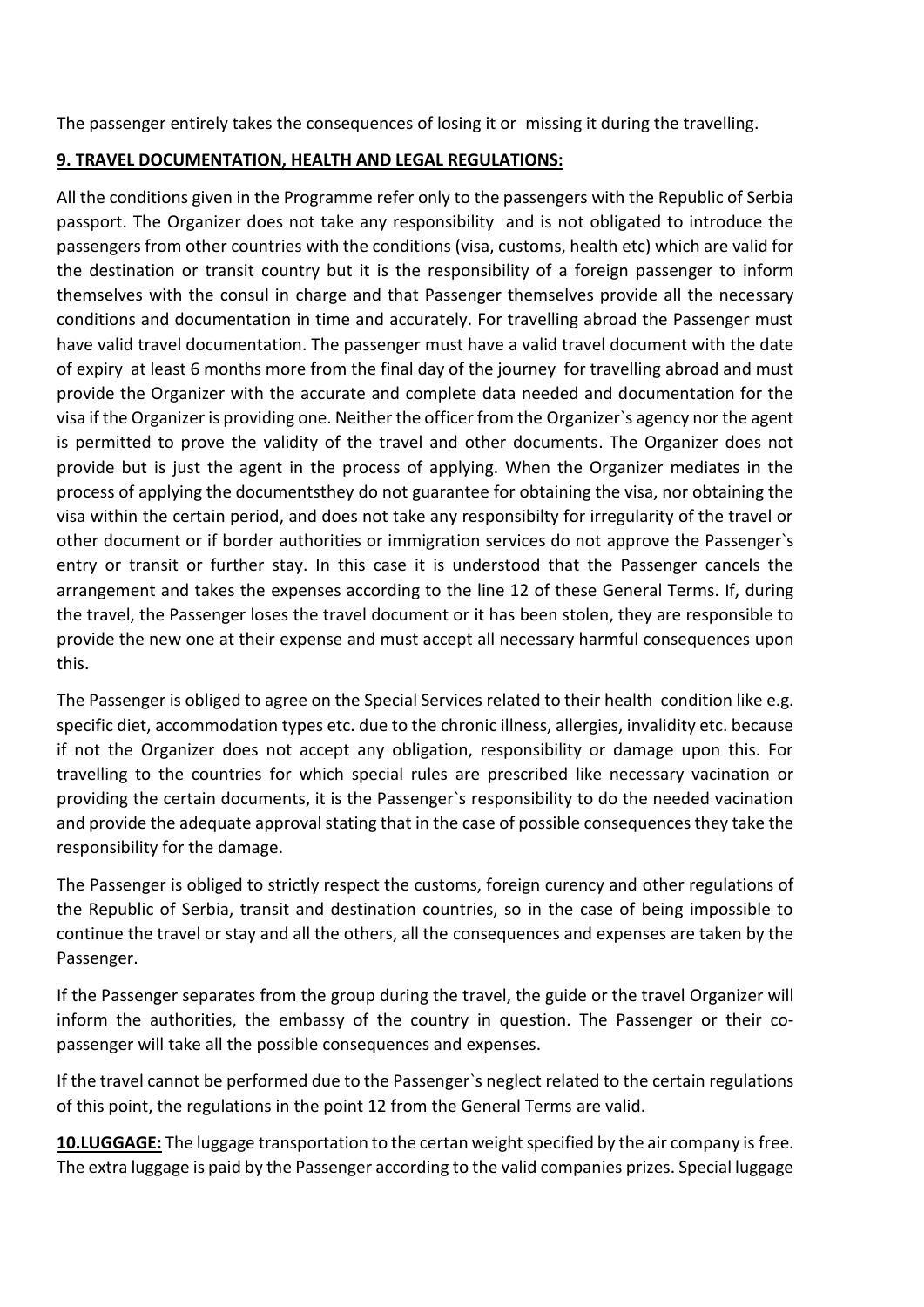transportation from the airport to the hotel and back is the exclusive obligation of the Passenger. On the all airports special safety rules are applicable related to the hand luggage, so we reccomend that the Passengers inform themselves of more details at the Nikola Tesla Airport in Belgrade or by phone +381 11/209-4444 or on the web site [www.beg.aero.](http://www.beg.aero/) The luggage damage and loss on the flights is required to be declared with no hesitation on the spot, to the airport service in charge for the lost luggage, because air companies deny the refund if the fill-in form for damage claim is not filled in.

When travelling by bus the Passenger may take two pieces of luggage per seat user. The children up to two years old do not have the right to the free luggage. The Passenger is required to take care of their belongings taken both into the transportation means and the accommodation objects. All the rights upon this the Passenger fullfils directly by the travel agent, accommodation or insurance service provider, and according to the valid international and domestic regulations. The luggage transfer from the parking place to the accommodation unit is the Passenger's responsibility (the trasportation will be as near the accommodation object as possible). For losing or damaging the luggage in the transportation as well as in the trasportation from the parking to the accommodation object, and also for the forgotten belongings in the trasportation means the Organizer does not take any reponsibilities.

Except when by intention and utmost neglect, the Organizer does not have any reponsibility for luggage and belongings that are usually not recommended to be taken with, except when they precisely have accepted to take care of them. That is why the Passenger is not recomended that they take valuable belongings to the travel, and on the contrary they must give them neatly for keeping must not to carry them around.

The duty of the Passenger is to significantly mark their luggage with personal data and that personal documents, belongings and valuable possessions are not left inside the transportation means, because the Organizer does not take any reponsibility for their missing. It is recomended that documents, gold, valuable things, technical equipement and medicaments are carried exclusively in hand luggage.

The Passenger has the right to notify about their loss, damage or luggage losing to the Organizer's representative or the direct service provider during the travel.

# **11.THE ALTERNATION AND CANCELLING THE CONTRACT BY THE ORGANIZER:**

**11.1. Prior to the travel:** The organizer is obliged to inform the Passenger of any relevant change of the Programme in a way the Contract is signed by, most late 5 days before the travel starts, and the Passenger has 48 hours from the day they were informed to notify the Organizer whether they take the new offer or not. The acceptance of the new offer can be done through the payment of a new price. In the case of accepting the new offer, the Passenger has the right of proportionally decreasing the price when the new offer is lower than the previous, or they must pay the price difference, if the offer is higher than the previous one. If they do not accept any alternative offered by the Organizer, the Passenger has the right of refund of total price.

The Organizer has the right to terminate the Contract in the case of: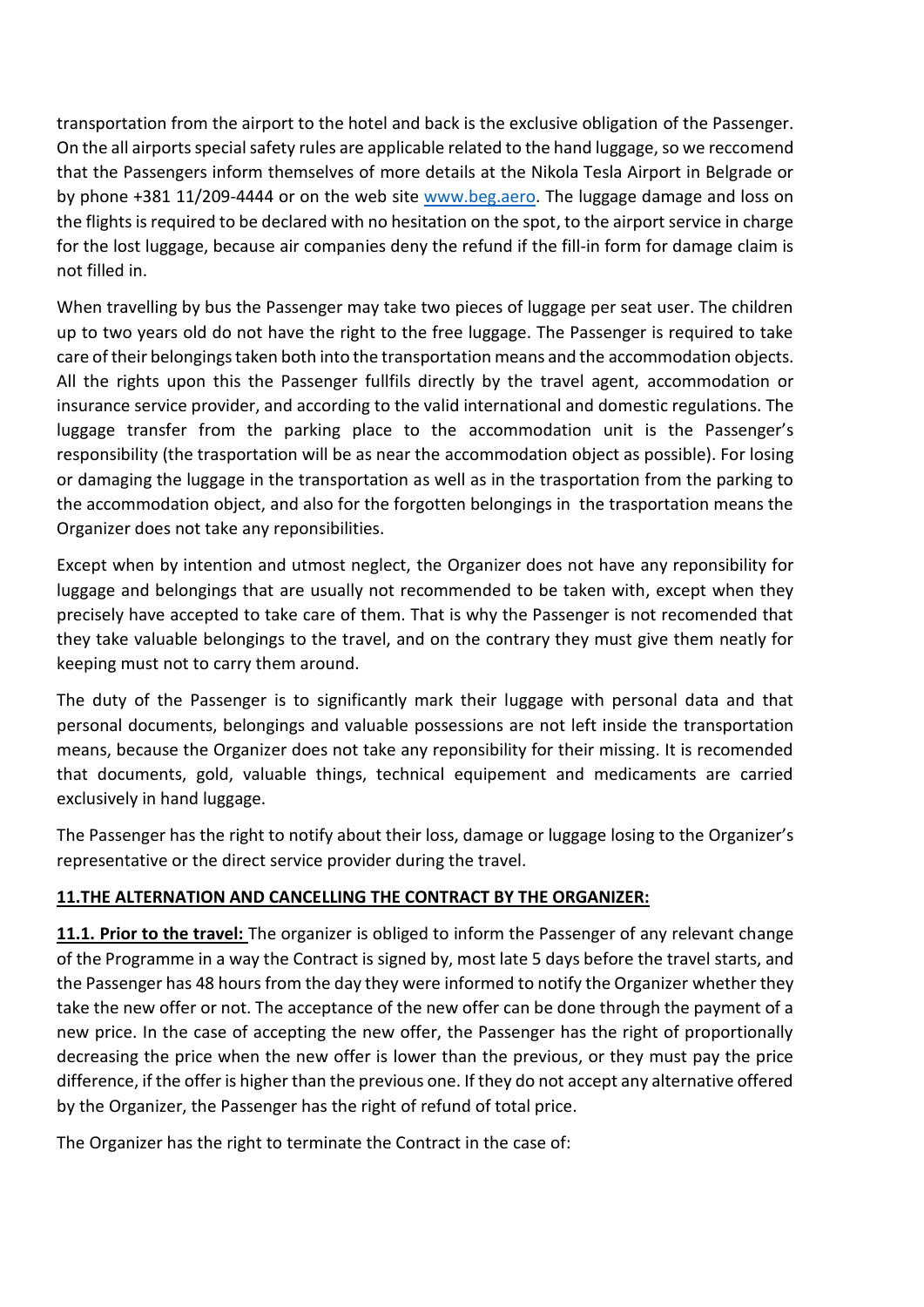- insufficient number of the passengers applied, on the condition that the Passenger is informed about it most late 3 days before the travel starts and

- not being able to fulfill contract obligations which contract parties are not responsible for, and which would be, if they existed in the time of Programme publishing, a justified reason for the Organizer not to publish the Programme or sign the Contract, with the responsibility of refunding the already paid amount to the Passenger, most late within 15 days from the cancellation day.

Unless stated specifically in the Programme, to go on a travel, the least number of applied passengers should be: 40, for bus travel, 20 for regular air line travels in Europe, 15 for intercontinental air line traves, for special air charter flights, agreed by Contract or for trains or hydrofoils etc. at least 15 % of the total capacity per one mode of transportation.

In the case of accepting the new contract the Passenger denies their right to any refund from the Organizer on the basis of previously signed Contract.

11.2. During the journey. The Organizer, during the travel keeps the right, to change the day or travel hour, as well as to change the route or the Programme if the travel conditions change (flight schedule changes, forced landing, means of transportation breakdown, border or traffic jam, closing one of the sights planned for sightseeing, visa regime changes, safety situation, natural disastersor some other extraordinary and objective circumstances and higher forces) of which they must urgently and in a best possible way inform the Passenger, but without any responsibility or any refund to pay for the damage. In the mentioned circumstances the Organizer themselves take possible additional Programme change expenses. If the travel already begun terminates out of justified reasons, the Organizer has the right to be paid for real performed services. The Organizer is freed from Contract fulfillment, if the Passenger distracts the implementation of the travel due to bad or indecent conduct, not regarding the reprimennding. In this case the Passenger must refund for the possible damage done to the Organizer.

In the case of extraordinary circumstances outbreak during the travel, which could not have been predicted in advance, and which can be referred to as higher force (terrorist attacks, state of emergency, explosion, contagion, epidemic and other deseases, natural disasters, climate conditions and others) both parties have the right of Contract termination, while the Organizer has the right to be paid for real performed service expenses and the responsibility of paying the half of the transportation expensces for the Passenger`s return. The Organizer does not take any responsibility if the Passenger refuses to return with the transportation provided.

## **12. CONTRACT CANCELATION BY THE PASSENGER:**

12.1. Before the travel begins: The Passenger has the right to cancel the travel, of which they are obliged to notify the Organizer in written, in a way signed by the Contract. The date of the Contract cancellation in written represents the basis for accounting the amount belonging to the Organizer, stated in percentages on the scale of cancellation in relation to the total price of a travel. Unless stated differently by the Programme, that is:

5% if the travel is canceled 45 days prior to its beginning,

10% if the travel is canceled 44 to 30 days prior to its beginning,

20% if the travel is canceled 29 to 20 days prior to its beginning,

40% if the travel is canceled 19 to 15 days prior to its beginning,

80% if the travel is canceled 14 to 10 days prior to its beginning,

90% if the travel is canceled 9 to 6 days prior to its beginning,

100% if the travel is canceled 5 to 0 days prior to its beginning,

Exceptionally from the mentioned above, the following scale of cancellation will be applied, and that is: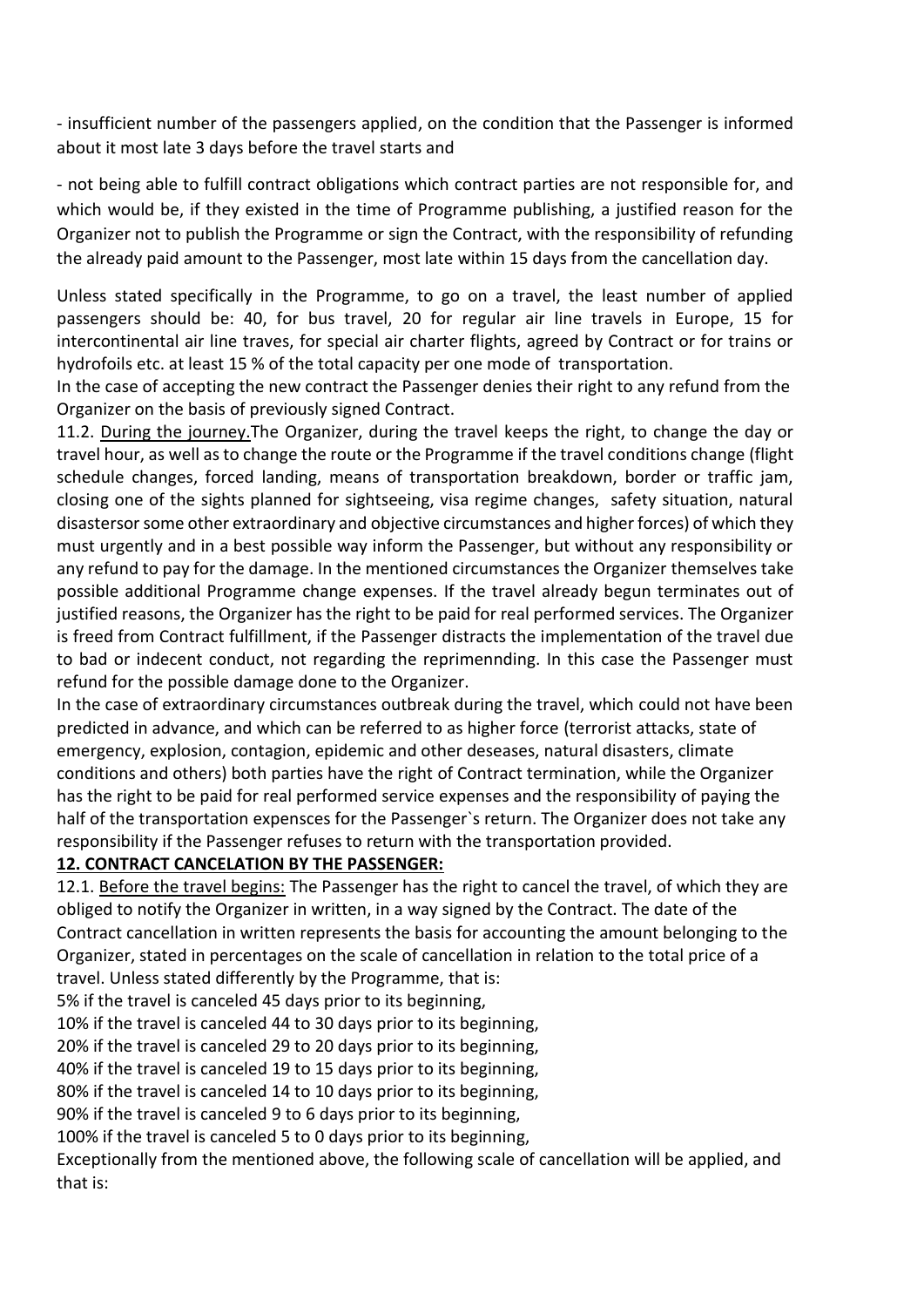#### **a) Ship cruises**

5% at least 60.oo euros for 91 days prior to the travel beginning, 15% from 90 to 45 days prior to the travel beginning, 30% from 44 to 29 days prior to the travel beginning, 50% from 28 to 15 days prior to the travel beginning, 80% from 14 to 7 days prior to the travel beginning, 95% from 6 to 3 days prior to the travel beginning, 100% on the day of the travel beginning, not coming or terminating or cancellation during the travel

# **b) For recreational holiday for kindergarden age, teaching in nature, students` excursionsions if the Contract is being cancelled completely (for individual cases within the excursion the first written scale of this point is applicable)**

5% if the travel is canceled up to 120 days prior to its beginning,

20% if the travel is canceled from 119 to 90 days prior to its beginning,

50% if the travel is canceled from 89 to 60 days prior to its beginning,

80% if the travel is canceled from 59 to 45 days prior to its beginning,

100% if the travel is canceled from 44 to before the travel begins or during it.

The change of the agreedplace, time, day of travel, means of transportation, accommodation object, accommodation unit, not getting the visa, not paying the egreed price and similar will be considered as the Passenger`s cancellation of the travel.

The Passenger is obliged to compensate only for real, performed service expenses to the Organizer (transportation expenses, accommodationexpenses, travel organization etc.), if the cancellation is done due to:

-sudden illness of a passenger, their spouse, child, parrent, brother or sister or their adoptee, -death or the passenger, their spouse, child, parent, brother or sister or their adoptee,

- a military service drill or natural disaster call-on duty or state of emergency officially declared by the destination country authorities.

For the cases mentioned above, the Passenger must deliver a proof to the Organizator, the proof from which the health insurance rights are exercised on the basis of temporary inabiity to work (the statement from the chosen general practice doctor, or the discharge list from a stationary health institution which clearly states the sudden illness in question and the inability to travel), or death certificate, or call for military drill. The states of local climate conditions, natural disasters, epidemic and other deseases, contagions, terrorist attacks, explosions, riots, strikes and other for which the state of emergency is not announced by the domicile or destination country authorities can be considered as justified reasons for cancelling or terminating the travel by the Passenger.

A sudden desease means a sudden and unexpected desease, or infectious desease or organic disfunctioning state according to the authorized doctor, that happens after the travel contract signing and is not in relation with, or a consequence of some previous health condition, and is of such a nature implying demanding treatment, stay in hospital (hospitalization) and makes going to or experiencing the travel impossible. In the case that the Passenger provides the substitute or the substitute is provided by the Organizer, the Organizer must reimburse the amount paid in total, with the deduction of only real and performed service expenses. The Organizer must sign the Contract with the new passenger in the case of passenger`s substitute.

In the case of travel cancellation covered by insurance, the passenger exercises their right directly from the insurant.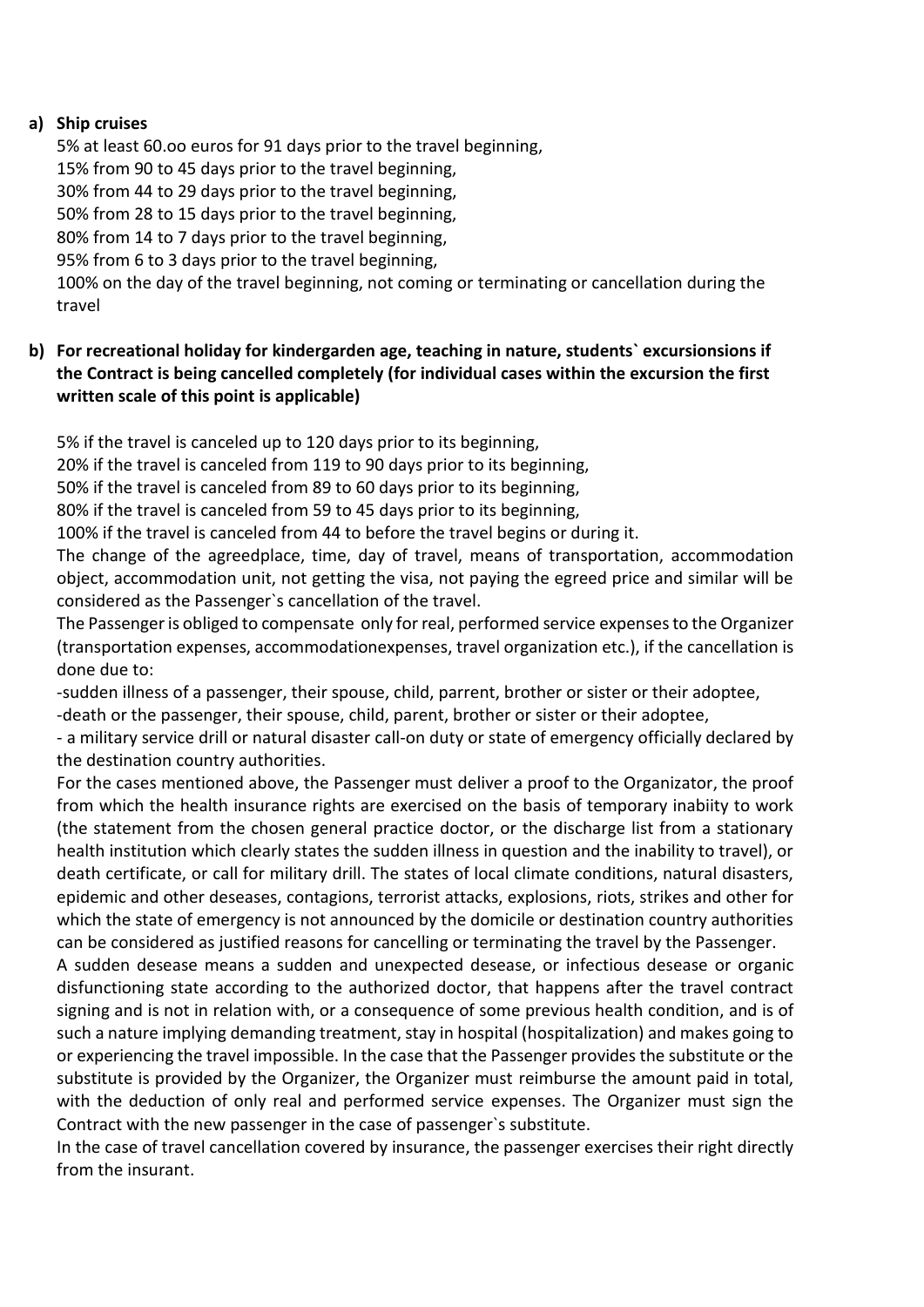When cancellating the Contract, the Passenger is nmot given ack the money paid to the Organizer for mediation while providing the visaas well as for paying legal and other obligations.

12.2. After the beginning of the travel: Since, due to the travel cancellation, the Passenger, by their own fault, did not use some of the agreed services, the Organizer will try to get the reimbursement from the service provider in the name of unused services. If the service provider does not reimburse the money, the Passenger does not have the right to compensate for the certain part of the price of the unused travel. If it is insignificant service or value, the Organizer is freed from this obligation. If by the Organizer`s fault a significant part of the service is not performed but stated in the Contract, the Organizer is obliged to execute certan preventive measures so as to continue the travel, or offer the other correspondant services to the Passenger until the termination of the touristic journey, without additional expenses for the Passenger, all in accordance with point 14 of these General Terms of travel, not coliding with other legal rights of the Passenger.

## **13. INSURANCE AND TRAVEL GUARANTEES:**

Travel insurance is not included in the price of the trip. The organizer advises the conclusion of insurance that is not regulated by law, namely travel liability insurance, health insurance and accident insurance. If the Organizer and the Mediator offer travel insurance, it is only a matter of mediation. The insurance contract is concluded only between the Passenger and the insurance company, to whom any requests are directly addressed. You should read the insurance conditions and obligations from the insurance contract. Insurance premiums are not an integral part of the price of the trip and are due immediately upon concluding the insurance contract. By signing the Contract, the Traveler confirms that he has been informed and referred to the security of the travel insurance package.

The travel insurance package does not cover the compulsory health insurance, so the Traveler is recommended to provide the same himself, as this may be the reason why the border authorities do not allow further travel or that the Traveler has to pay significant costs for possible treatment.

In accordance with the provisions of the Law on Tourism, the Organizer has travel guarantees for category B license in the amount of 15,000 euros, which in case of A) insolvency of the Tour Operator provides: 1. costs of necessary accommodation, meals and return of passengers abroad, 2. claims of paid funds of the Traveler based on the Tourist Travel Agreement, which were not realized by the Tour Operator, 3. claims of paid funds of the Traveler in case of cancellation of the trip by the Traveler, in accordance with the General Travel Conditions, 4. claims of difference between paid funds of the basis of the Contract on tourist travel and funds reduced in proportion to the non-performance or incomplete performance of services covered by the Travel Program and for the case; B) damages are provided by damages caused to the Traveler by non-fulfillment, partial fulfillment or irregular fulfillment of obligations of the Travel Organizer, which are determined by the General Terms and Conditions and the Travel Program: and 2. to claim the difference between the funds paid under the Tourist Travel Agreement and the funds reduced in proportion to the non-performance or incomplete performance of the services covered by the Travel Program. The period of coverage of the Travel Guarantee is from the date of its issuance until the end of the tourist trip, ie until the return of the Traveler to the agreed destination. Guarantee under the Agreement on Travel Guarantee and Giving Consent for Issuance of Bank Guarantee No. 0076/2020 dated 23 August 2021. concluded with the Recipient of the guarantee by the National Association of Travel Agencies PU "YUTA", Belgrade, st.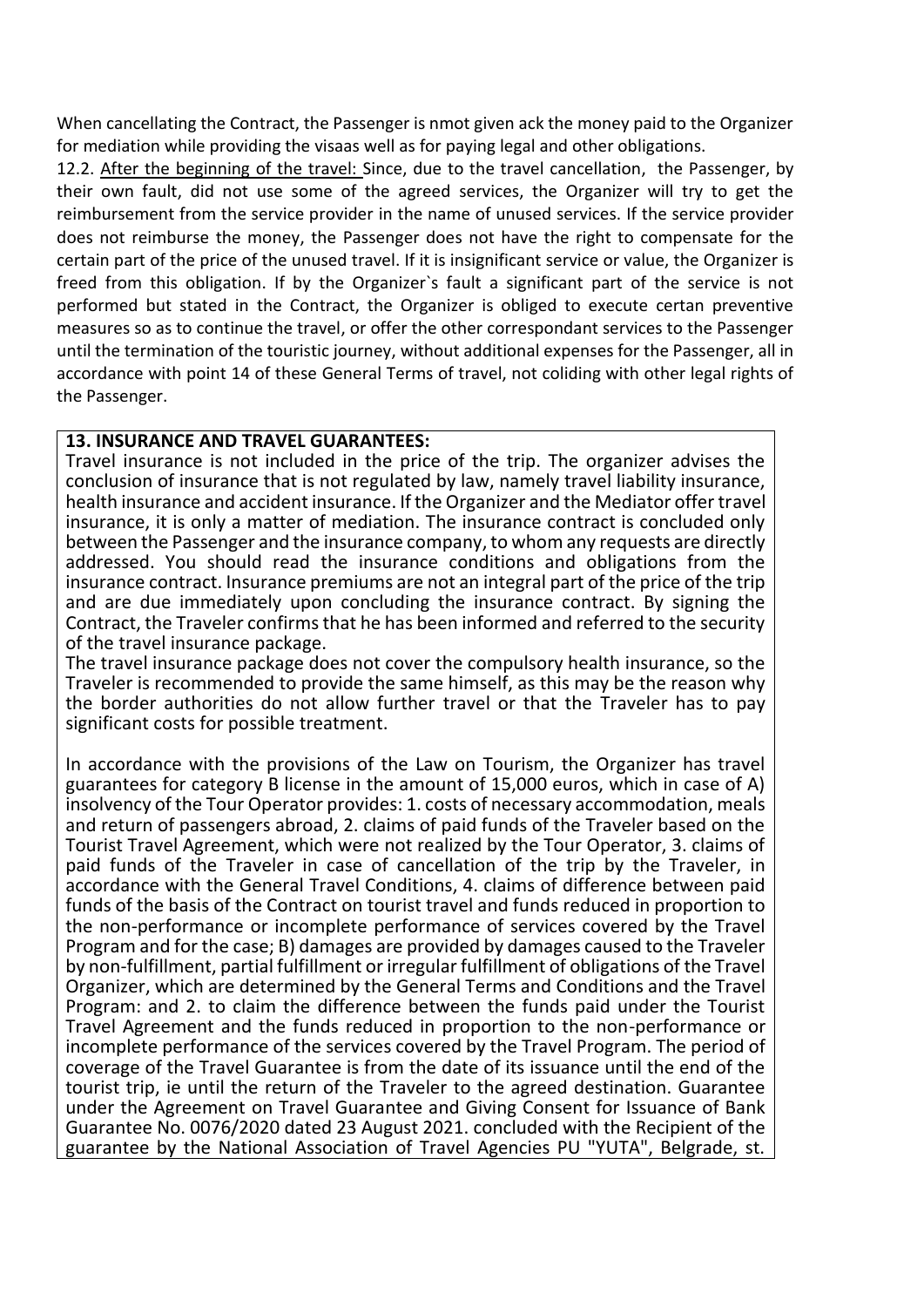Kondina br. 14, Bank guarantee number 8776062 dated 19 November 2021. Intesa Bank AD, Belgrade.

The recipient of the bank guarantee may call the bank for payment for a period not exceeding six months, counting from the date when the bank guarantee ceased to be valid. The user of the bank guarantee, the passenger activates the bank guarantee without delay, ie within 14 days from the day of the prescribed case through the Recipient of the bank guarantee of the National Association of Travel Agencies PU "YUTA", 011 3228 686, in writing or by telegram to YUTA, Belgrade, st . Kondina br. 14. or by mail: garancijaputovanja@yuta.rs.

(The passenger exercises his rights for damages on the basis of a final and enforceable court judgment, ie, a decision of the Arbitration Court or another out-of-court settlement of a consumer dispute, in accordance with these General Terms and Conditions and the General Terms and Conditions of YUTE.)

Talas travel doo has a deposit of 500 euros in dinars at the middle exchange rate of the NBS, which is in the business account 160-422385-32 with Banca Intesa AD.

#### **14.HELP, COMPLAINT, LAW SUIT AND DISPUTE SOLVING:**

The Passenger is obliged to inform about their justified complaint urgently on the spot to the local agent of the Organizer and in urgent circumstances if the Agent is not available at the moment, to the direct service provider (e.g.transportation agent, hotelier etc.) or if those persons are not mentioned in the travel documents directly to the Organizer.

For help, urgent and other situations, and reclamations as well, the Passenger may contact the Organizer via telephone number +381.11/3626368, on work days 10:00 – 18:00 h, according to Middle European Time or via e-mail: [talastravel@gmail.com.](mailto:talastravel@gmail.com) For urgent and similar actions it is required that the Passenger specifies the contract number, destination, name of the accommodation object, passengers` names, address or telephone number and other which they can be contacted through.

The passenger is obliged to kindly cooperate and patiently wait within 24-48 hour period in order that justified complaint is removed on the spot (e.g fridge breakdown, no electricity or water, poorly cleaned appartment etc.) and accepts the solution offered which correspodents to the service by the contract.

If the reason for complaint is not removed on the spot, the Passenger and the Organizator`s representative make the written statement about it in two copies which are signed by both parties. The Passenger must keep one statemen for themselves.

If the reason for complaint is removed on the spot, the Passenger must sign the statement on this. Even if they do not sign, the fact that they continue using the adequate alternative solution is considered as an evidence of Programmes complete implementation.

Local representatives have no right to accept and recognize any compensation demands, but the Organizer exclusively has the right to it.

The passenger must not demand proportional decreasing of prices, Contract termination or damage compensation if unconscionably or not in a prescribed manner misses to inform the authorized reprezentative or the Organizer on the spot, without delay, and timely about shortages between the provided and agreed services.

If the shortages are not removed on the spot, the Passenger is obliged to deliver the justified and documented complaint within 8 days from the travel ending, strictly to the Organizer (written complaint on the spot, bills ofpaid expenses, demand on unperformed service typesfocused on facts and quantified in relation to each passenger themselves) may demand the difference in price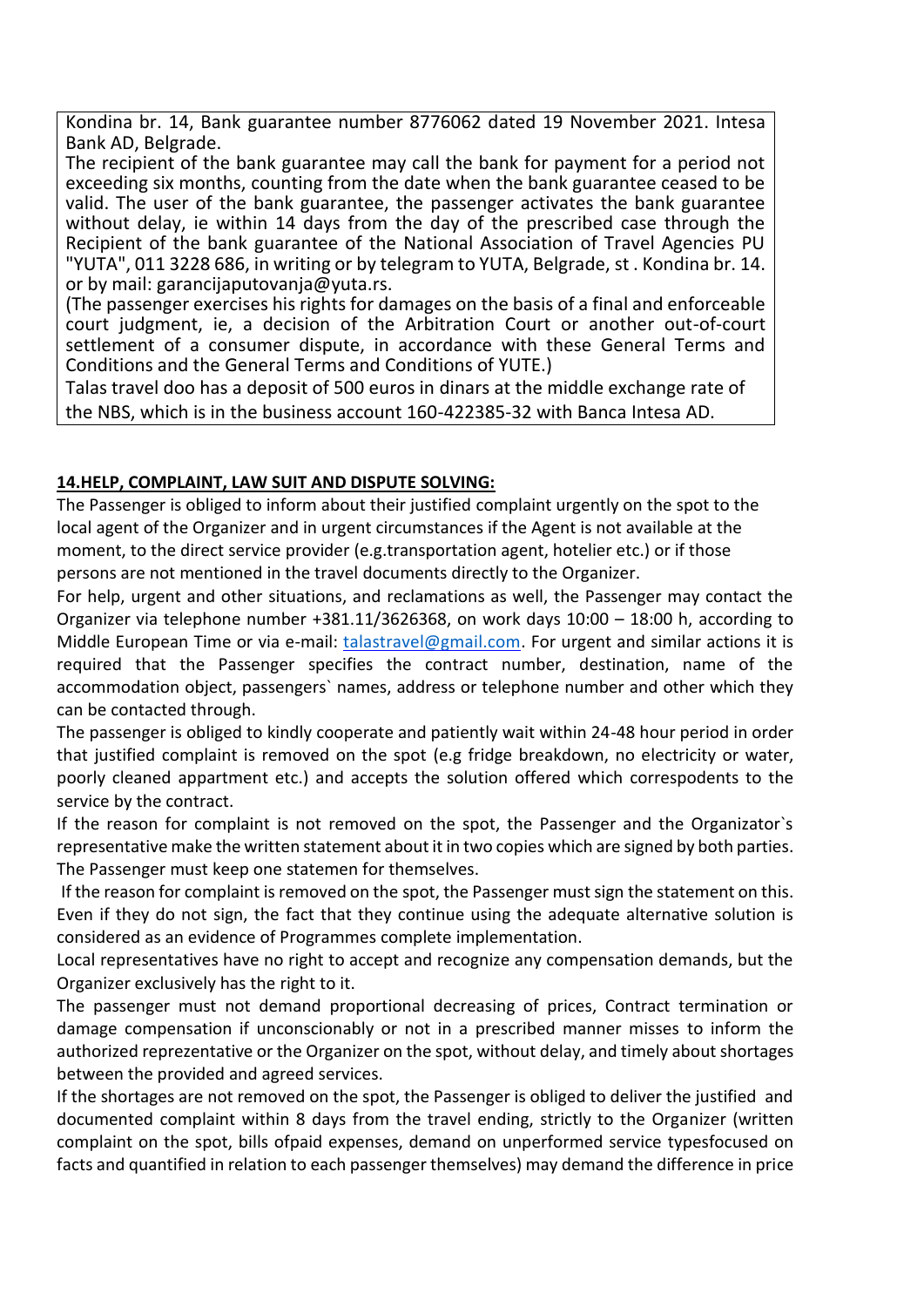compensation between the agreed and incompletely fulfilled or partially fulfilled services. Every passenger the signee of the contract applies the complaint in his own name and in the name of the person from the contact or in the name of the person with the power of attorney for representation, because the organizer will not consider group complaints.

The Passenger is obliged to deliver complaints and other judical proceedings,in written exclusively on the address of the Organizer in Belgrade, 18/81 Balkanska street.

The Passenger can declare a spoken complaint in the place where the travel Contract was signed, or the other place specified for complaint reception, or via e-mail, or on the permanent record carrier, along with delivering of the documentation from which the complaint justification can be seen.

The Organizer is obliged to take into consideration only timely, justified and documented complaints upon reclamation delivered by the Passenger, whose cause could not have been removed on the spot, during the travel.

The Organizer is obliged to deliver / send written response to the Passenger within 15 days from the day of the correct complaint reception and pay the difference in price if there are grounds for this. The travel Organizer may extend this deadline with the consent of the Passenger and document it in the Book of Complaints.

Unless the complaint is complete and it is not required to be amended, the organizer will deliver the response to the passenger who must amend it within the specified period, otherwise it will be dismissed.

The Organizer will respond in accordance with good business customs within legal deadline also upon the reclamations which are untimely, unjustified or unclear.

The price decreasing upon the reclamation of the passenger may reach only the amount of the complained and not provided part of the service, it cannot include already provided services, nor reach the total amount of the price stated in the contract. The amount of reimbursement, which is to be paid upon the timely and justified complaint, is proportional to the level of not provided or partially provided service. If the Passenger accepts paying the reimbursement in the name of proportionally decreased price, or some other way of reimbursement, it is considered that they gave their consent for peaceful dispute solution, so in that way they renounce any further claims from the Organizer in relation with the disputable situation, no matter if they sign any written statement about refunding containing the clause on final solution of mutual disputable solution. It will be considered that the difference in price is paid to the Passenger and the mutual consent is reached in complience with the law, by these General Terms and Yuta General Terms,when the Organizer offers a real difference in price to the passenger for inadequatly provided services, in accordance with the direct service provider pricelist which was valid on the day of signing the travel contract, and other available evidences, so that the organizer acted in complience with positive regulations. If acting thoughtfully during choosing the persons for providing those services, the Organizer does not take the responsibility for the service failure, or damage caused to the Passenger by the direct service providers that are responsible according to the regulations which refer to them.

Any request of the Passenger for initiating of the acts in front of other parties before the dispute solving deadline will be considered as premature as well as informing public medias as breach of Contract.

The travel Organizer is obliged to clearly notify,on the notice board, in the selling place, about the ways and place for filing the complaint and to provide the presence of the person in charge for complaint receiving during the working hour. The travel Organizer is obliged to document all the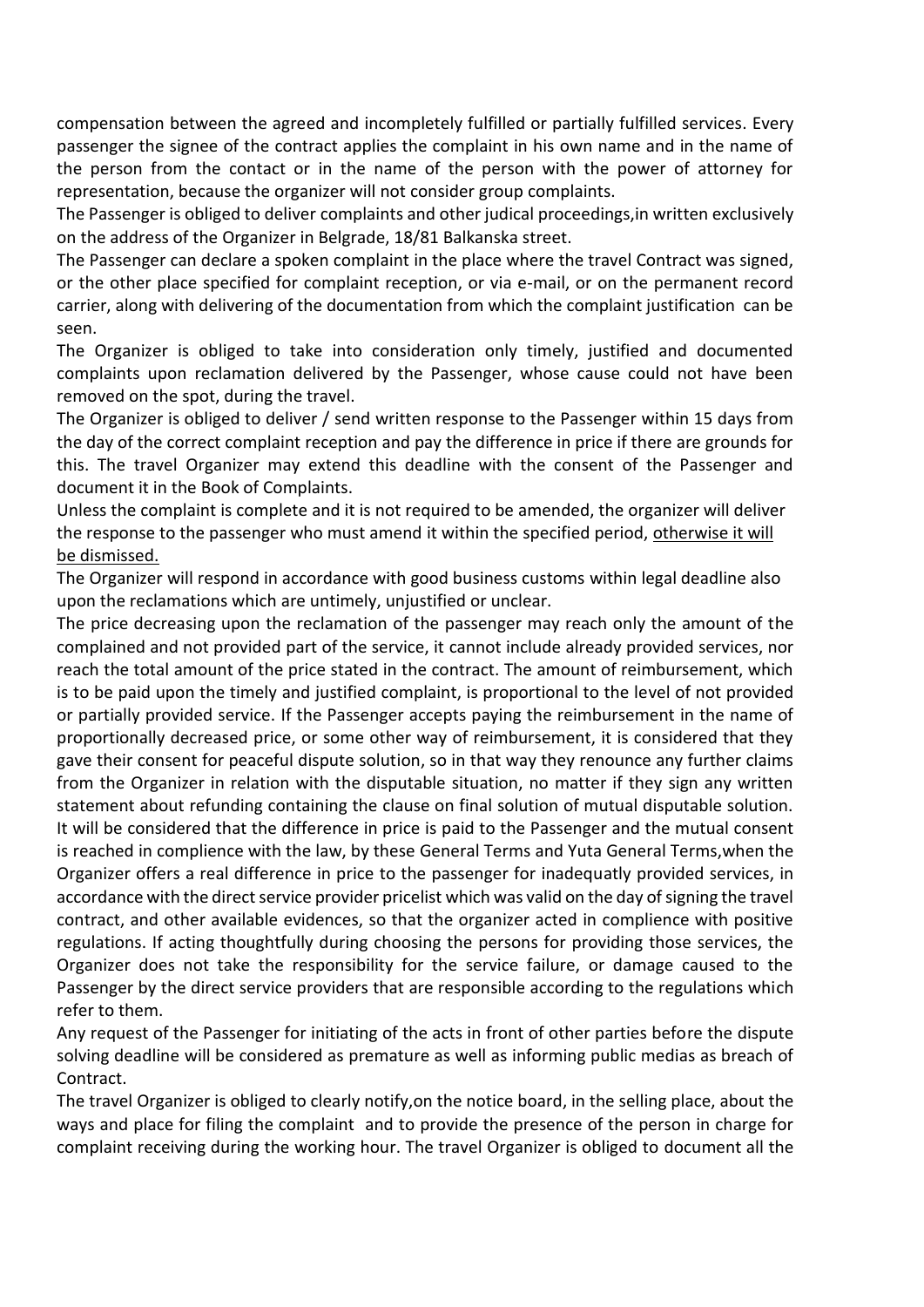complaints received, and to keep them at least 2 years, from the day of complaint filing by the passenger.

# **15.TRAVEL PROGRAMME ON PASSENGER`S DEMAND AND INDIVIDUAL SERVICES:**

15.1. Travel programme on Passenger's request: Individual travel (further Programme on request) of the Passengeris a combination of two or more services, which are not included in the Organizer`s offer, or which the Organizer have not previously announced, but it is made on Passenger`s demand.

The provisions of previous points of these General Terms apply to the Programme, on demand, if not stated differently by this point.

If, by Passenger`s request, more individual services from the Organizer`s offer are combined and signed by the contract (e.g.flight, circular tour etc.), the cancellation reimbursement is accounted by individual service and is added at the end.

The Passenger has the right to cancel the Contract, of which they are obliged to inform the Organizer in written. The date of written Contract cancellation is the basis for accounting the amount which belongs to the Organizer, expressed in precentages in relation to the total price of the required travel, if not stated differently by the Programme and that is:

5% if the travel is cancelled up to 60 days before its beginning (timely cancellation),

15% if the travel is cancelled from 60 to 30 days before its beginning,

20% if the travel is cancelled from 29 to 20 days before its beginning,

40% if the travel is cancelled from 19 to 15 days before its beginning,

80% if the travel is cancelled from 14 to 10 days before its beginning,

90% if the travel is cancelled from 9 to 6 days before its beginning,

100% if the travel is cancelled 5 days before its beginning or during the travel,

15.2. Individual services and ''Reservations upon request'': If the Passenger books or signs only one service, the Organizer acts as intermediary of Third-party services (further: Intermediary of services).

For individual reservations and ''reservations on request'' the Passenger pays the deposit in the name of the reservation expenses which cannot be less than 50 EUR in dinar (RSD) eqivalent at the selling rate of the Organizer`s bank on the day of payment. If the reservation is accepted by the Passenger, the deposit is counted in the service price. If the reservation is not confirmed by the Organizer within the stated period, the deposit is paid back completely to the Passenger. If the Passenger does not accept the offered or confirmed reservation, which is totally in accordance with the passenger`s demands, the amount of the deposit is taken by the Organizer completely.

The Organizer, except for their carelessness and negligence,is not responsible for the shortcomings, material damage and bodily injury with individual tourist services on a passenger`s demand, for which they are only the intermediary between the Passenger and the direct service providers (e.g. individual accommodation service, transportation, sports event tickets, excursions, rent-a-car service etc.). Receiving the evidence on the contracted individual service, contract relations shall enter into force exclusively between the Passenger and any individual service provider.

With individual tourist services the following scale of cancellation is exercised, if not stated differently in the contract:

# **a) For hotel accommodation:**

up to 30 days before the beginning of the travel 10% from 29 to 22 days before the beginning of the travel 15% from 21 to 8 days before the beginning of the travel 25% from 7 days before the beginning of the travel 50%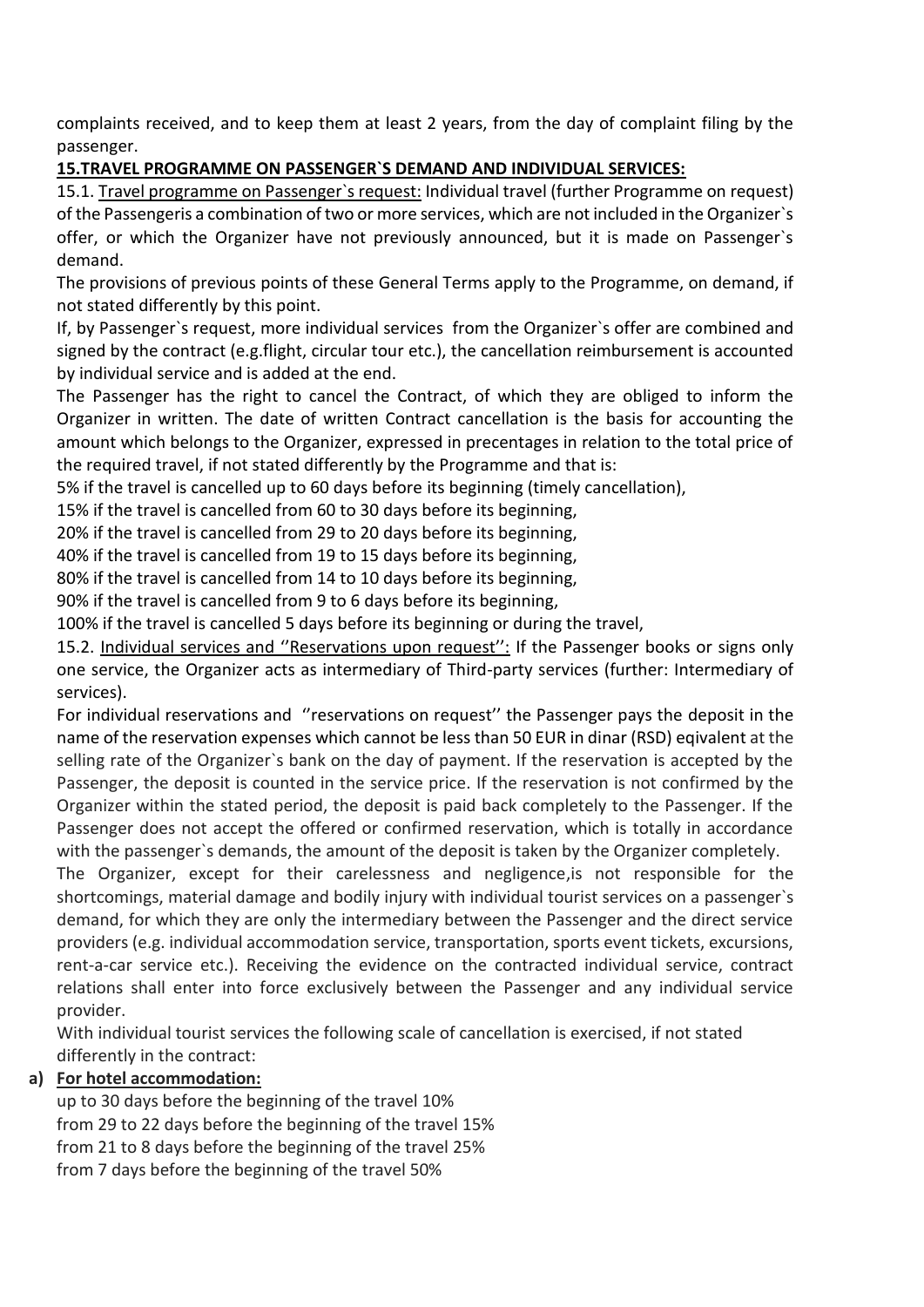from 6 days and after the beginning of using the service 100% of the price

**b) For hiring a studio or apartment per unit:**

up to 45 days before the beginning of the travel 20% from 44 to 30 days before the beginning of the travel 50% from 29 days before the beginning of the travel 70% and from 15 days up to and after the beginning of using the service 100%

# **c) For hiring camp vehicles and motorbikes:**

up to 31 days before the beginning of the travel 20% from 30 to 22 days before the beginning of the travel 30% from 21 to 8 days before the beginning of the travel 50% from 7 to 3 days before the beginning of the travel 65% from 2 days before the beginning of the travel and if not coming 80%

**d) Hiring Rent-a-car vehicles:** The Passenger accepts on the whole the General Terms of hiring the vehicle which are in the Contract about hiring the vehicle.

If not stated differently in the contract about hiring a vehicle, the following rules apply:

Reservations and confirmations apply only for booked category of vehicles, never for the specific model. The agencies keep the right for providing the same or more expensive than the booked vehicle to the clients, which cannot be the reason, on any condition, for demanding for the damage compensation e.g. due to increase in fuel consumption. Rental fee for hiring is accounted upon the completed service.

According to the rule it is needed that the means are booked on the spot, or that safety deposit is left. In the case of car accident, damage or stealing of the hired vehicle the safety deposit is kept as a participation.

In the following situations the responsibility of the Passenger is exclusive and for: the damages caused by disrespecting the conditions of the hiring; extreme negligence or the state of being drunk during driving; damages on oil crankcase or on the vehicle`s chassis; expensescaused for the hotel, telephone or transport; losing or damaging the keys; expenses for personal belongings damaged in the car accident and /or stolen from the vehicle; complete damage of pneumatics. In the case of a damage on the spot the Passenger is obliged to: inform the police immediately and make a police report about the accident and damage and inform the rent-a-car agency immediately. Neither the agency nor the insurance company can recognize neither partial nor total damage if the authorized driver drove under the alcohol or drugs influence etc. Insurance policy provides the coverage for the Passengers as well as the other authorized driver in accordance with the provisions of the General Terms of the insurance and hiring contract. Obligatory insurance policy covers, by the law, only the injury and/or the death of the person (passenger) and the damage brought to the third party and their possessions. The following documents are needed in order to accept the damage and the participation refund reclaim: police report and the damage report; a copy of the hiring contract; the evidence on paying the deposit (rent-a-car agency receipt and or a copy of credit card listing); original keys and the vehicle registration license.

Airport service fee for hiring the vehicle which starts at the airport is paid in theamount of 10% of the hiring contract amount. For taking or delivering the vehicle out of the location of the agency in the country, as well as abroad, the special fee is accounted. The Passenger can travel abroad by hired vehicle according to special conditions and with a special agency consent.

The used fuel expenses for the vehicle during that hiring period are paid by the Passenger. Baby seats, chains for snow etc., on demand, can be provided with added fee.